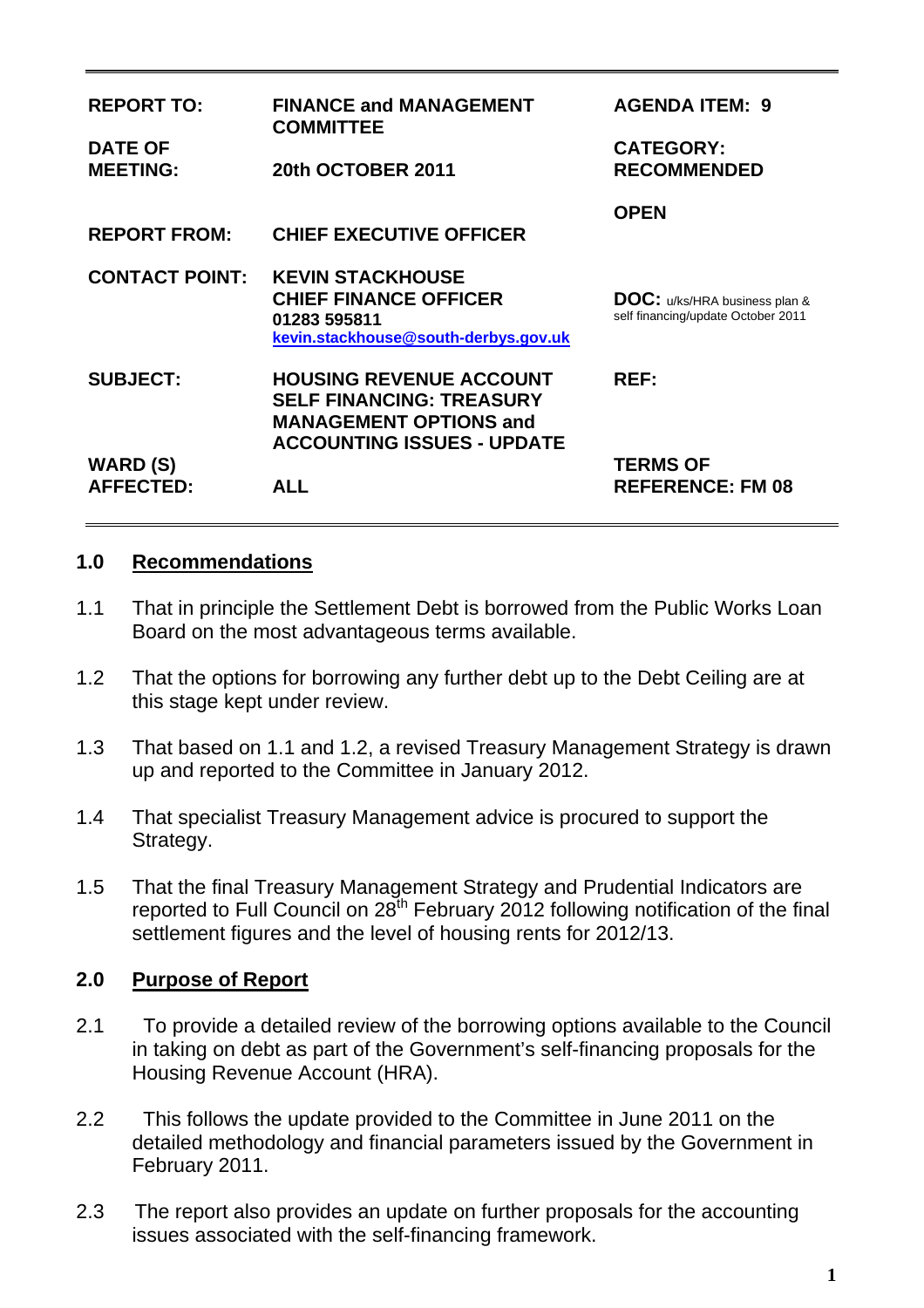# **3.0 Detail**

## **Background**

- 3.1 As previously reported, from April 2012, the current housing subsidy system (subject to the Localism Bill) will cease and the HRA will become selffinancing. The Council will be able to keep all future rental income to meet the investment needs of its housing stock together with day to day management, etc.
- 3.2 The introduction of self financing is based on a valuation of the stock and appropriate settlement, either payment or receipt, to the Government to buy out of the subsidy system. Each council will commence with a level of debt representative of the value of its stock which is expected to be sustainable over a 30-year business plan.
- 3.3 At present, the Council's debt settlement is **£54.8m.** Its debt cap, which will be fixed at the outset of the settlement, is **£64.2m**. This cap is higher by £9.4m. The Council's underlying borrowing requirement against this cap for the HRA in the current subsidy system is **£2.1m.**
- 3.4 Consequently, the Council has "headroom" to borrow an additional **£7.3m** (£9.4m less £2.1m) in the HRA in addition to the main debt settlement. Actual settlement day has been set for  $28<sup>th</sup>$  March 2012. The Council will need to arrange borrowing on or shortly before this date to pay the Government £54.8m.
- 3.5 The headroom can be used at the discretion of the Council at anytime, subject to it complying with the national Prudential Borrowing Framework. Effectively, the Council would need to demonstrate that any additional borrowing is affordable within the HRA's Business Plan.
- 3.6 As previously reported, the Council considered and approved a 30-year business plan earlier in the year. As part of this, tenants expressed aspirations to undertake some additional investment. A level of prudential borrowing of £4.3m (against the £7.3m) has therefore been included in the business plan to fund these investments.
- 3.7 In addition, a further report elsewhere on this Committee's Agenda proposes to use a sum of £1m to install Photovoltaic Panels on council properties. This would be funded by prudential borrowing but would count against the headroom of £7.3m, leaving £2m (£7.3m less £4.3 less £1m).

# **Funding the Debt**

- 3.8 The Business Plan requires initial funding of £54.8m to make the payment to the Government to buy out of the subsidy system on  $28<sup>th</sup>$  March  $2012$ . Prudential borrowing of £4.3m is within the Plan (plus £1m for Photovoltaic Panels) and current debt of £2.1m is internally funded.
- 3.9 Overall these amounts total **£62.2m** which is below the debt cap of £64.2m.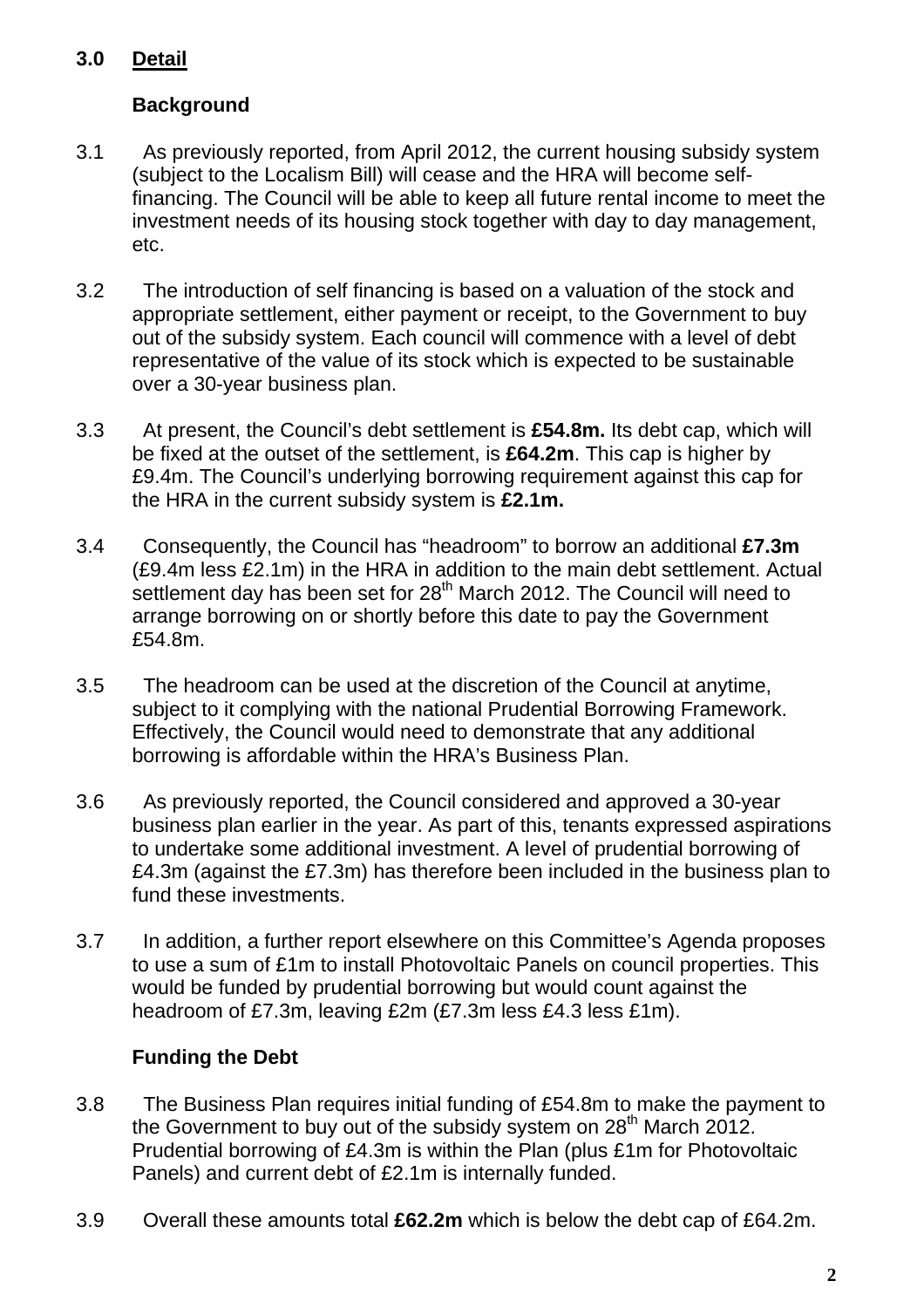### **Borrowing Options**

- 3.10 Although nationally the amount of the Council's debt take-on is small, it is a substantial amount for a district council. The Council will need to balance certainty with ensuring that it gets the right deal within the affordability of the Business Plan.
- 3.11 Some borrowing sources will come with greater certainty and hence lower risk, but could be more expensive as a consequence; other sources will offer a lower cost, greater diversity but through more complex arrangements, the risk will be greater.
- 3.12 Principally, there are two sources of funding, internal and external. The following sections provide an overview of each option with the risks and benefits compared to each other. With any treasury management activity, there is always some risk.

### **Internal Borrowing**

- 3.13 The HRA can "borrow" from the General Fund based on the Council's internal rate of interest. This is currently around 1%. Effectively, the HRA would borrow against funds that the Council has on deposit which effectively is currently happening with the underlying borrowing requirement in the HRA of £2.1m.
- 3.14 However, this would only be a short term option as the Council's funds on deposit change during the year although, generally, the Council does maintain cash on deposit through its level of reserves and other retained funds. This tends to average £4m per year.
- 3.15 Clearly this would not be an option to fund the debt settlement of £54.8m in total. However, it is certainly an option for any prudential borrowing.
- 3.16 The main benefit is that the interest charged to the HRA would be more than the interest currently being received on the deposits foregone. In turn the HRA would be borrowing less than that assumed in the Business Plan.
- 3.17 The main drawback is that it is not flexible. The Council may not be able to choose the moment at which the HRA replaces these funds. The timing could be forced by General Fund needs and the call on its resources - cash flow requirements can change quickly.

#### **Internal Borrowing: Benefits v Risks**

| <b>Benefits</b>                                                    | <b>Risks</b>                                                                |
|--------------------------------------------------------------------|-----------------------------------------------------------------------------|
| Simple                                                             | Defers any borrowing to when<br>rates may be higher                         |
| Deposit interest foregone should<br>be less than cost of borrowing | Inflexible - cash becomes<br>unavailable or is withdrawn at<br>short notice |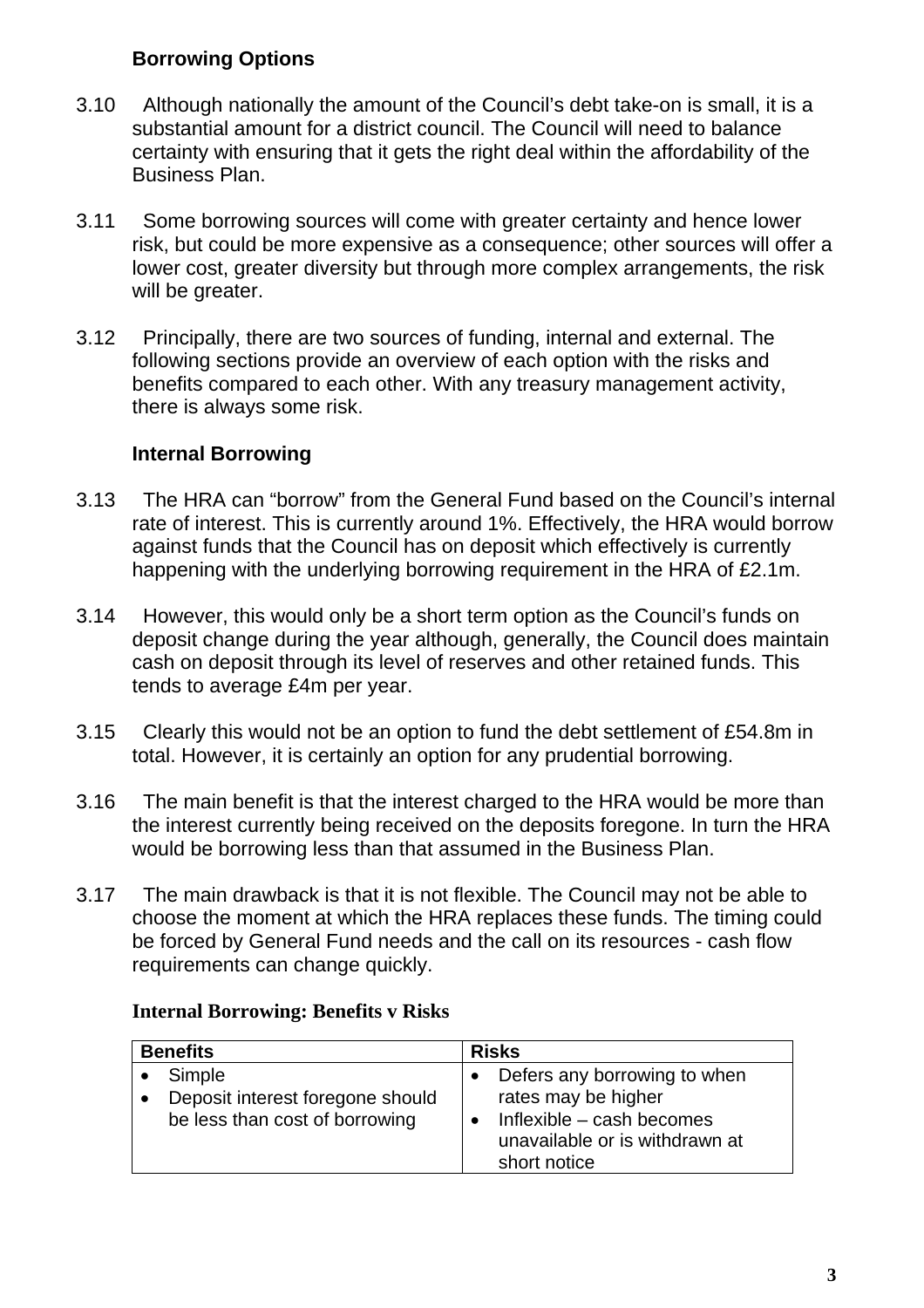#### **External Borrowing**

3.18 The debt can be funded through the Public Works Loan Board (PWLB), using funds acquired in the market from commercial lenders or through a bond issued by the Council.

## **PWLB**

- 3.19 The PWLB is the main funder of most local authority debt (80%). It is flexible, convenient and until the last Government spending review in 2010, was the cheapest source of funding available to the majority of councils.
- 3.20 However, the recent announcement by the Chief Secretary to the Treasury indicated that interest rates would be lowered for councils just to finance the debt take on. Based on current interest rates, this will be lower than other forms of borrowing..
- 3.21 The PWLB provide loans with differing repayment structures:
	- **Maturity Loans** interest only over the period of the loan and the principal in total is repaid at the end of the loan term.
	- **Equal Instalments of principal (EIP)** where the loan is repaid in equal amounts each year over the period of the loan and interest is paid on the amount outstanding of the loan each year.
	- **Annuity**  this is where an equal amount is paid each year with repayments split between interest and principal. This spilt varies over the loan term with smaller amounts of principal being paid in the early years, increasing to repay the loan in full by the end of its term.
- 3.22 The PWLB provides loans on a fixed or variable rate of interest for maturity and EIP loans. The longer the term of the loan, the higher the rates demanded.
- 3.23 Maturity loans attract higher rates of interest as the principal is not repaid until the end of the loan term. EIP loans are available at lower interest rates as the principal is repaid over the loan period.
- 3.24 There are no initial and on-going legal or other complex terms to negotiate. The only costs are the initial arrangement fees.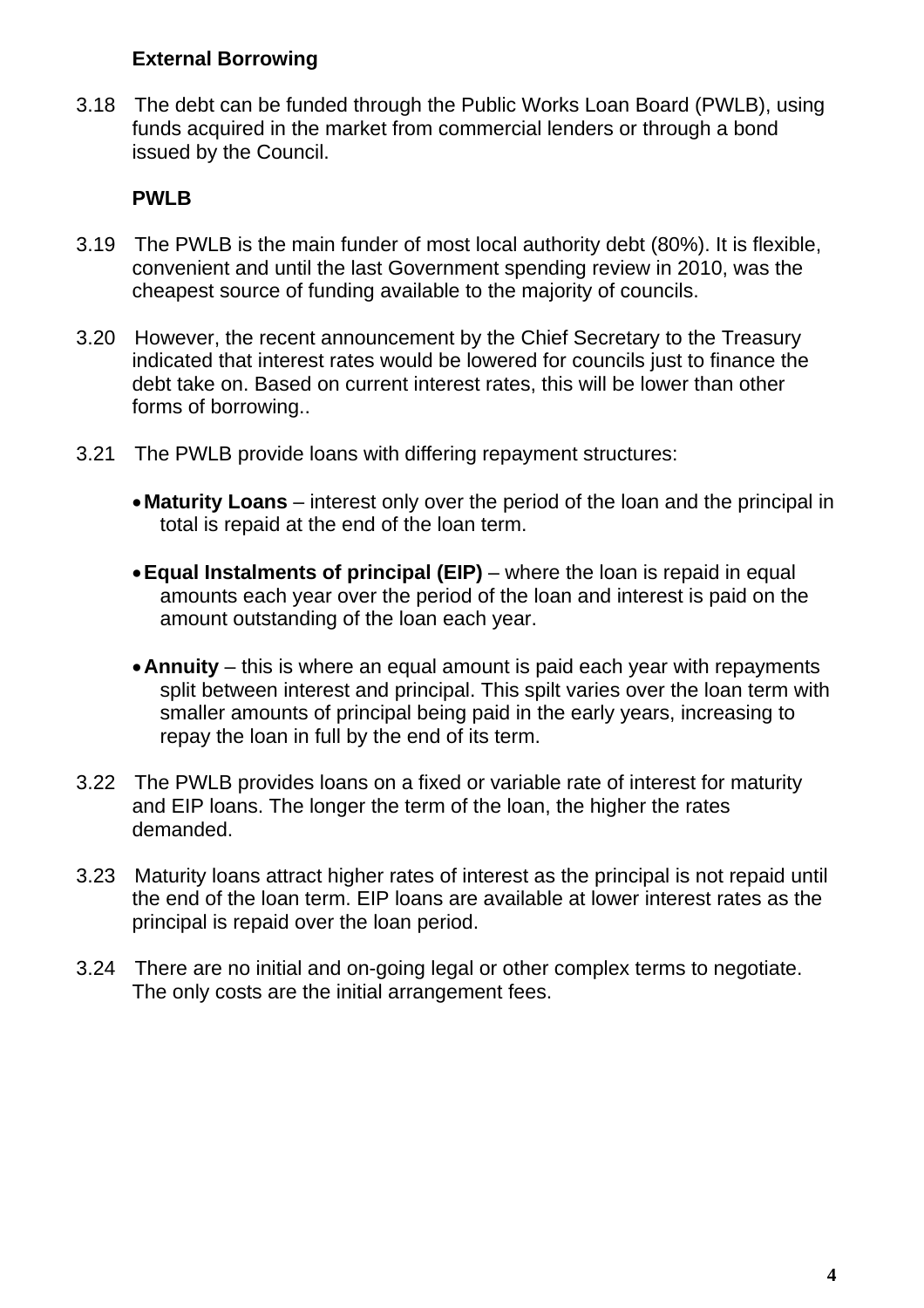# **Market Loans**

- 3.25 The current financial uncertainty in the general economy has resulted in banks and financial institutions being unwilling or unable to deliver funding to local authorities. Where they do, then the rates at which it is offered are uncompetitive, being 1-2% higher than PWLB.
- 3.26 Although similar repayment models to the PWLB exist, loans tend to be negotiated. Interest rates will depend on the institutions view of the risks in the business plan. Variable rate loans will be lower than fixed rates as the interest rate risk is with the borrower.
- 3.27 It is possible that more banks may enter the market over the next few months as municipal housing has always been attractive to certain lenders. It may be possible to obtain a tailored debt proposal that fits the Business Plan and provides VFM.
- 3.28 There are some offerings currently been made which are purported to be 0.2% cheaper than current PWLB rates and there are some offering loans with interest rates linked to inflation. The structures of these types of loans are usually very complex and need close examination and careful evaluation before taking forward. The costs of this arrangement are:
	- Understanding and evaluating offers
	- Legal costs for loan documentation
	- Arrangement fees
	- Negotiation
	- On-going costs of external accountability to the lender including scrutiny of the Business Plan and investment proposals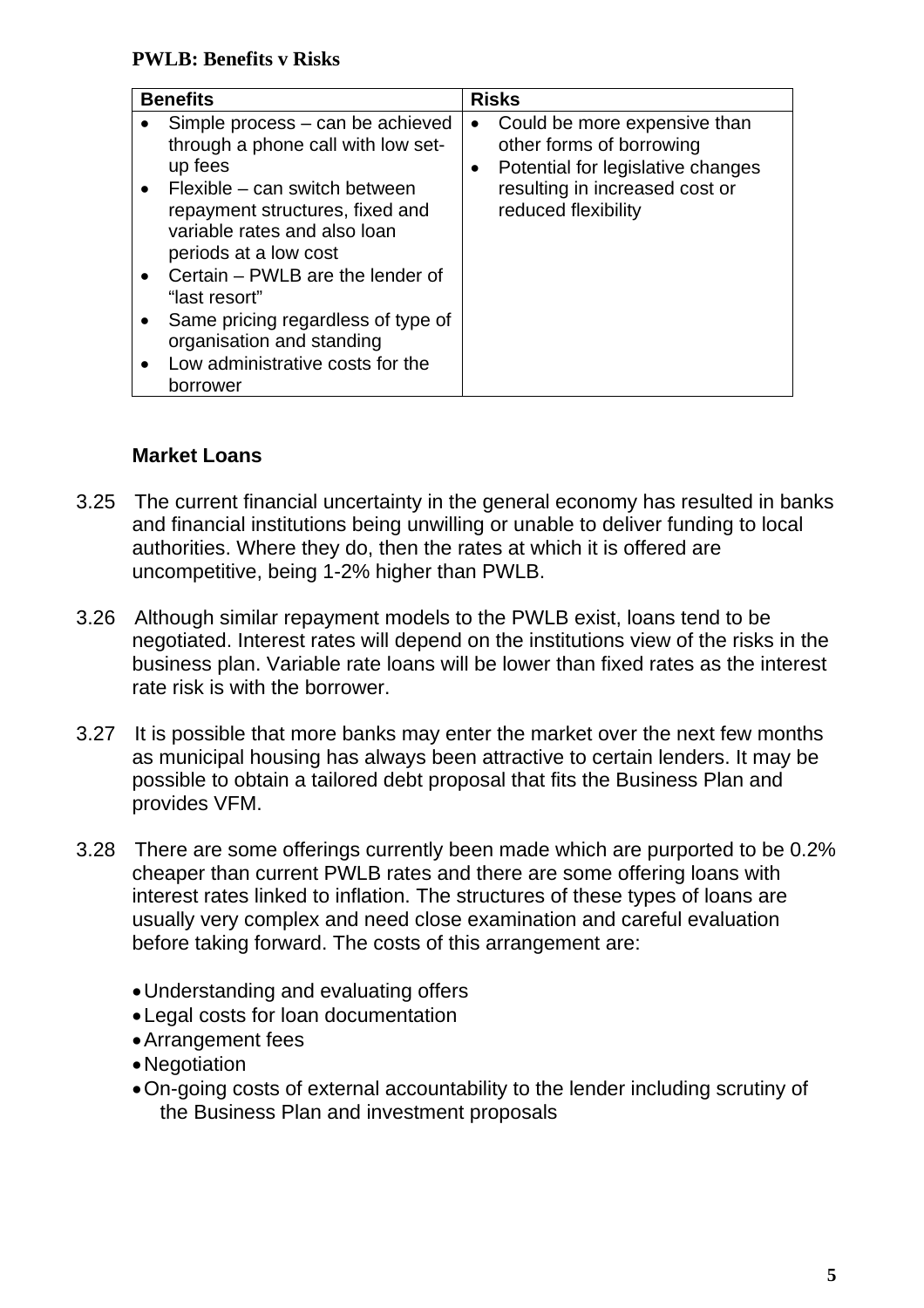#### **Market Loans: Benefits v Risks**

| <b>Benefits</b>                                                                                                                                                 | <b>Risks</b>                                                                                                                                                                                                                                                                                                                                                                                                                                  |
|-----------------------------------------------------------------------------------------------------------------------------------------------------------------|-----------------------------------------------------------------------------------------------------------------------------------------------------------------------------------------------------------------------------------------------------------------------------------------------------------------------------------------------------------------------------------------------------------------------------------------------|
| Diversification of the loan portfolio<br>Possibly cheaper interest rates<br>Certainty over loan period<br>Can tailor loans, e.g. fixed and<br>variable elements | Complex process to negotiate<br>terms and<br>Legal documentation substantial<br>Regular scrutiny by the lender of<br>the Business Plan<br>Flexibility, e.g. to renegotiate<br>terms, comes at a substantial cost<br>and could be restricted to loan<br>covenants<br>Terms on offer may be of a short<br>duration, i.e. not 25 years<br>Complicated and complex<br>arrangements requiring close<br>examination and scrutiny by the<br>borrower |

### **Bonds**

- 3.29 Bonds are a loan instrument issued to the market with a fixed coupon rate. Current rates could be over ¼% lower than market and PWLB rates making them very competitive for long-term, high principal debt.
- 3.30 Bonds can be sold through a public issue which can then be traded on in future or a private issue to one investor who usually holds to maturity. For a public issue the minimum amount would be £150m; private issues can be for lesser amounts although this would come with a higher margin, eroding any advantage.
- 3.31 To issue a bond it is usual to gain a credit rating for the coupon rate to be determined. The lower the rating received the riskier the bond is seen and therefore attracts a premium.
- 3.32 Obtaining a rating is an intensive process with an uncertain outcome and is reviewed annually. Ratings can be avoided for issues less than £50m, although this will attract a risk premium.
- 3.33 Issuing the bond is also a complex process requiring intermediaries. They are issued off shore for tax purposes.
- 3.34 The lead in time is lengthy with no guarantee of what the interest rate will be until the day of issue. The timescale required would not allow a bond to be issued between now and April 2012.

### **A Bond Consortium**

3.35 This adds complexity and time to the process. The rating has to be completed for all organisations with the consortium. It would be desirable for all organisations to achieve the same rating to ensure the bond has a consistent rating, although this may not be the case.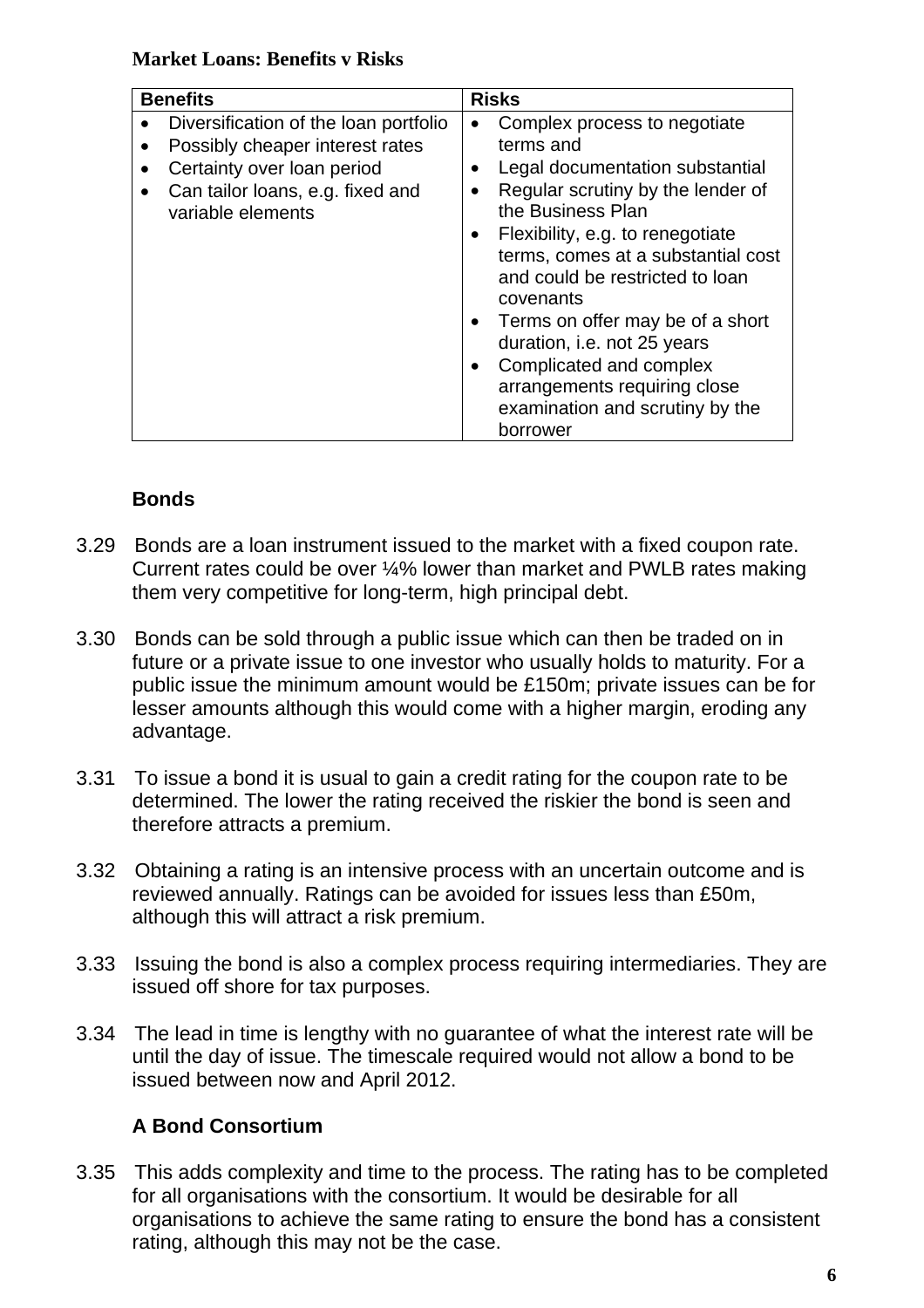- 3.36 There are proposals in the market at present to overcome this problem and develop a mechanism for the bond to be rated rather than the institutions. These are not yet operational or tested; indeed the issue of bonds on such a global scale within government generally, within the UK, has a very limited track record.
- 3.37 These have tended to be for substantial capital and infrastructure investment where some of the costs involved have been "paid back" through income generation.
- 3.38 The Local Government Association is currently consulting councils to determine the feasibility of a business case to create a local authority bond consortium. This could take up to 2 years to evolve and be implemented.
- 3.39 The costs of the bond process are:
	- Obtaining the rating and maintaining it
	- Issuing fee
	- Legal costs
	- Time in administering and monitoring the arrangement

#### **Bonds: Benefits v Risks**

|           | <b>Benefits</b>                                                                                                                   | <b>Risks</b>                                                                                                                                                                                                                                                                                                                                                     |
|-----------|-----------------------------------------------------------------------------------------------------------------------------------|------------------------------------------------------------------------------------------------------------------------------------------------------------------------------------------------------------------------------------------------------------------------------------------------------------------------------------------------------------------|
| $\bullet$ | Diversification of the loan portfolio<br>Probably cheaper interest rates<br>Certainty over loan period<br>Fixed cost of borrowing | Complex process with no certainty<br>$\bullet$<br>that final issue will be successful<br>Pricing only known at date of<br>$\bullet$<br>issuance – could be subject to<br>market conditions<br>Internal skills and costs required<br>$\bullet$<br>for administration<br>Could be dealing with many<br>stakeholders<br>Inflexible if redeeming early,<br>$\bullet$ |
|           |                                                                                                                                   | would need to buy back at the<br>prevailing market price.                                                                                                                                                                                                                                                                                                        |
|           |                                                                                                                                   | High costs of set up                                                                                                                                                                                                                                                                                                                                             |

### **Derivatives**

- 3.40 These are financial instruments, such as interest rate swaps, that are used to manage risks in a debt portfolio. The Localism Bill will give local authorities limited power to use these as part of an overall treasury management strategy. The extent and scope of this power is still to be detailed.
- 3.41 Although set-up costs are not high, the operation of such instruments is extremely complex. Although interest can be reduced considerably, the risk is high and premiums can be expensive where interest rates move against that agreed.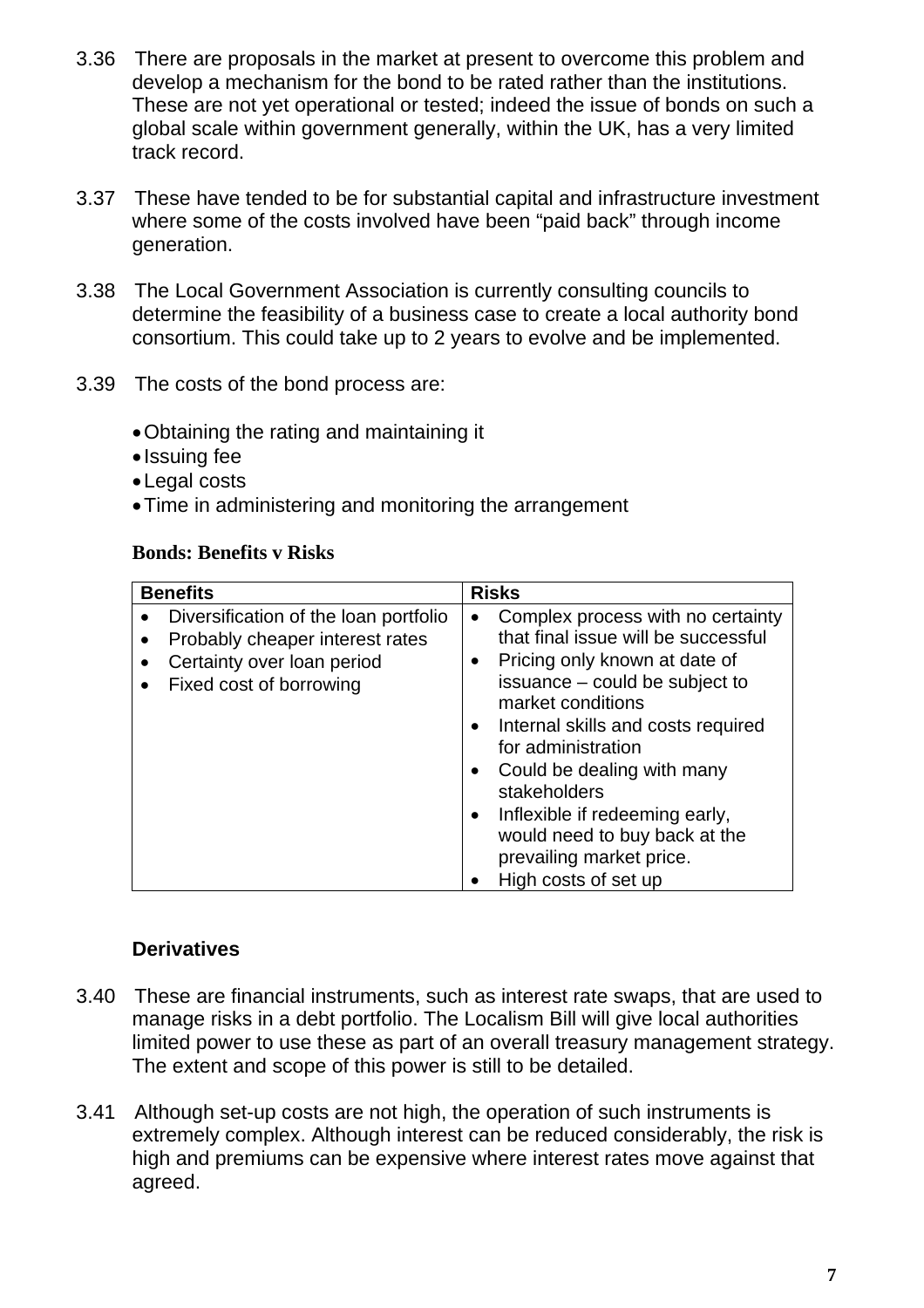#### **Comparison of the Options**

- 3.42 To illustrate the relative cost of the main options a comparison of net present values over a 30-year loan has been made. This shows the cost of funding the initial debt take-on of £54.8m. The assumptions are on a basis of current PWLB interest rates for the various types of loan, with a discount on a bond at  $0.2\%$ .
- 3.43 All costs over the term of the products have been included. Although interest rates could vary, the relative cost of each option should not significantly change.
- 3.44 The detailed calculations are shown in **Appendix 1**. The summary results are shown in the following table based on a range of discount factors to calculate the net present value (NPV) of cash flows, i.e. to take account of the value of money depreciating over time.

|                        |             | <b>PWLB</b>    | <b>PWLB</b>     | <b>PWLB EIP</b> |
|------------------------|-------------|----------------|-----------------|-----------------|
| NPV over 30 years (£m) | <b>Bond</b> | <b>Annuity</b> | <b>Maturity</b> |                 |
| 6.5% Discount Rate     | 46.0        | 46.0           | 44.7            | 46.6            |
| 6% Discount Rate       | 49.1        | 48.5           | 47.9            | 48.8            |
| 5.5% Discount Rate     | 52.7        | 51.2           | 51.5            | 51.1            |

- 3.45 A discount rate of 6.5% is that used by the Government in the valuation of the housing debt settlement. The PWLB Maturity option is the best option on this basis although the margin erodes at lower discount rates.
- 3.46 **Appendix 1** also shows the cost in overall cash terms at today's prices and this is summarised in the following table.

| <b>Option</b>        | 30-year Cost  |  |  |
|----------------------|---------------|--|--|
|                      | $(\text{Em})$ |  |  |
| <b>Bond</b>          | 138.4         |  |  |
| <b>PWLB Annuity</b>  | 105.7         |  |  |
| <b>PWLB Maturity</b> | 138.4         |  |  |
| <b>PWLB EIP</b>      | 95.3          |  |  |

3.47 The cheaper cost of interest on a Bond is eroded by initial set-up fees. The PWLB EIP loan has the lowest cost taking £95m out of the business plan over 30 years compared to a Maturity Loan or Bond at a cost of around £138m. This is because principal is paid back over the life of the EIP loan reducing longer term interest payments.

### **Funding the Business Plan**

3.48 The approved business plan has not taken account of how the debt will be funded. It operates in effect an "overdraft" arrangement where all outstanding cash is applied to repay debt and reduce interest. This is the same assumption made within the financial model provided for the Government.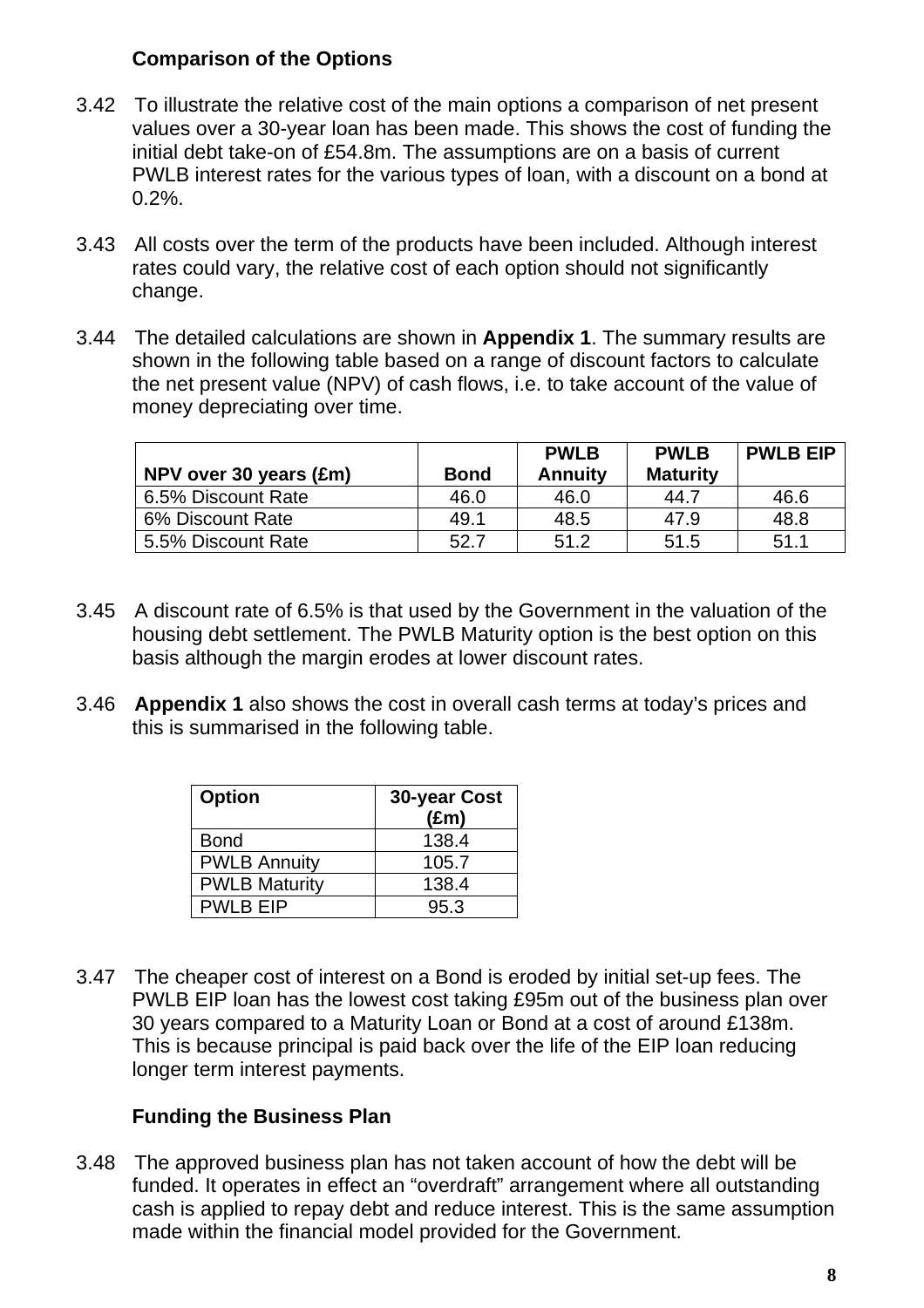- 3.49 In reality, the business plan will be funded substantially through fixed term debt as detailed above. Based on the resources available from the business plan to fund debt, the funding options (above) have been modelled to determine their affordability.
- 3.50 Effectively, additional resources will be generated on self-financing as the interest payments assumed in the business plan are less than the current amount paid to the Government in negative subsidy
- 3.51 However, the business plan is under more pressure over the early years due to the additional resources required for investment in the stock to maintain decent standards. In addition, the full effects of rent restructuring, which will increase overall rent income, will not be available until 206/17.
- 3.52 Therefore, besides funding interest, the business plan cannot also afford to start repaying debt until years 5 /6. Although the cheapest option previously modelled over 30-years was the EIP option, the plan could not afford to make the associated principal repayments.
- 3.53 Maturity loans ensure that these early years of the business plan can support debt and investment. Several loans could be taken and spread out over varying periods. This would provide a tailored portfolio and provide options for debt rescheduling in the future.
- 3.54 Some debt could be taken at a variable rate, although there is a risk that rates will increase and erode the margin compared to fixed rates. However, current interest rates are at a historically low level and there are many arguments for progressing borrowing early and to fix now to insure against the future.
- 3.55 The PWLB have agreed to issue variable rate loans for less than 12 months (normally they are not offered for such short periods) if councils want a "bridging loan" prior to taking on the debt.
- 3.56 There would be a risk in taking advantage of this facility and delaying the decision on funding to later in the year as long term rates may increase in the meantime. The current historically low level of interest rates is a compelling factor in any decision.

### **Other Treasury Issues**

- 3.57 Whichever instruments and options are chosen to fund the business plan, there will in the future need to be active management of the debt portfolio. The profile of investment could change or opportunities may arise to advantageously refinance debt, including for example, swapping into the Bond market.
- 3.58 With a debt portfolio of over £60m to manage, this will require some external expertise and advice. A provision to engage Treasury advisors has been included in the business plan. Therefore, it is recommended that this is procured to support the final Treasury Management strategy and for future advice.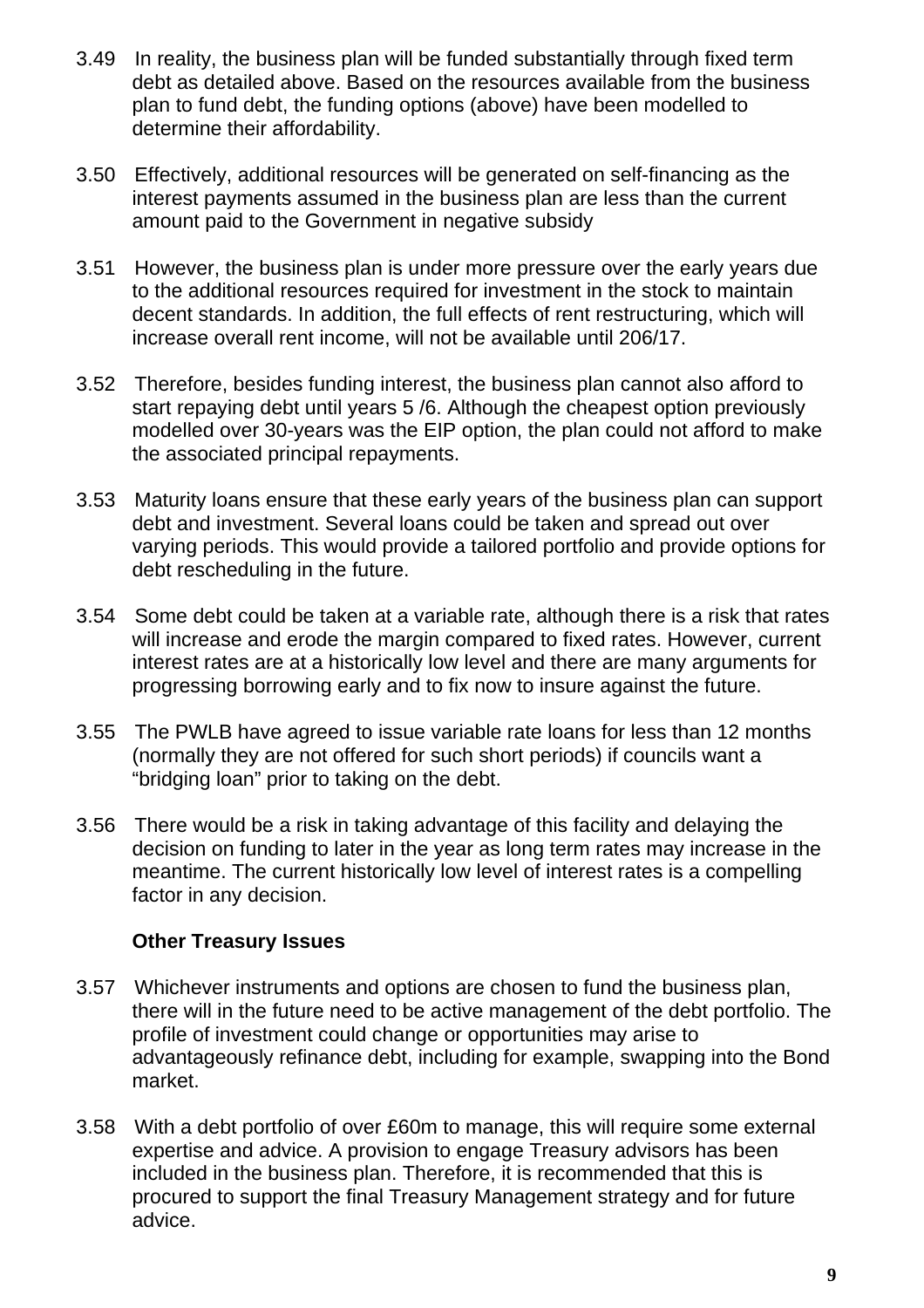3.59 Clearly, the Council's current Treasury Management Strategy and Prudential Indicators will need to be revised to reflect HRA self-financing. This will be detailed and reported to the Committee in January and February 2012 as part of the budget process.

## **Conclusion**

- 3.60 From this analysis, the PWLB maturity option is currently the most favourable instrument to fund the HRA business plan.
- 3.61 This is even more compelling as the interest rate will be much lower for debt take-on (but not borrowing against the headroom) following the recent announcement by the Chief Secretary to the Treasury.
- 3.62 The benefits of the PWLB is that it is safer, certain and cheaper administratively. This does not preclude other forms of borrowing in the future and the final debt portfolio should reflect this.
- 3.63 For example, it is likely to take the Bond market some years to mature and this would need to be kept under review in the Strategy.
- 3.64 The options for the headroom debt can be more flexible as it is of lower value. For example, funding it internally, especially in the short-term, will be beneficial to the HRA as a cheap source of borrowing without exposure to the market.

### **Final Settlement Figure**

- 3.65 The main uncertainty is that the final settlement figure is likely to increase from the current £54.8m. This will affect all housing authorities and will reflect the current level of inflation which is in excess of 5% as measured by the Retail Price Index (RPI) in September 2011.
- 3.66 This will increase the value of the housing stock as RPI will be used as the basis to increase rent levels in 2012/13, i.e. it will increase the income in the national HRA and will assume rent levels, locally, will increase in line with Government expectations.
- 3.67 Consequently, the increased value will be reflected in a higher debt take-on. The final settlement figure will be issued in November 2011 and confirmed, subject to any amendments, in late January 2012.

### **Timetable and Procedure**

3.68 This is set out in the following table

| 10 <sup>th</sup> October 2011 | Deadline for submission of audited base data for final<br>settlement                                                            |
|-------------------------------|---------------------------------------------------------------------------------------------------------------------------------|
| November 2011                 | DCLG issue draft settlement figure for consultation and<br>review                                                               |
| December 2011                 | PWLB release user guide and training for proposed<br>transactions; all loan applications to be made via a new<br>on-line portal |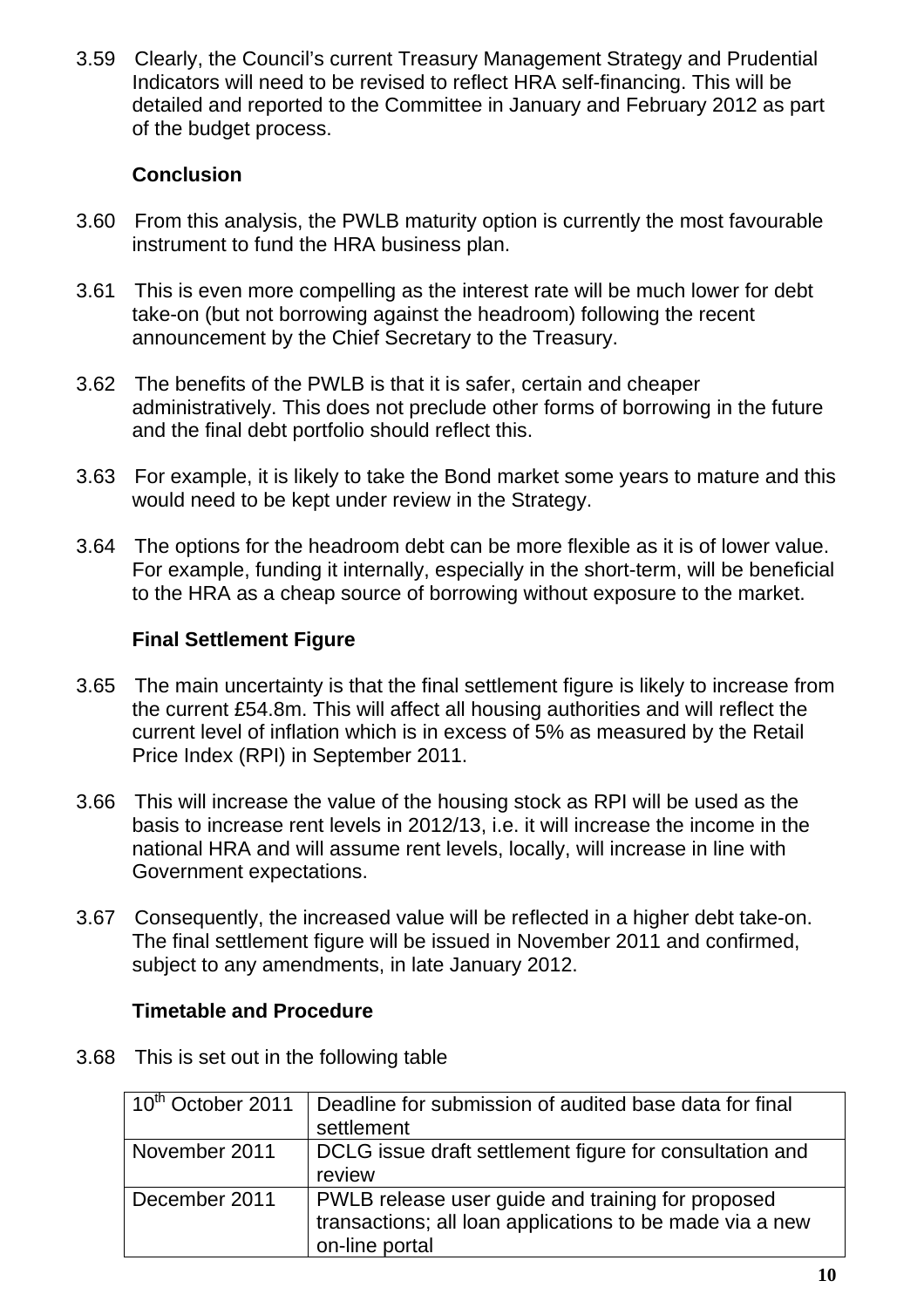|                   | $31st$ January 2012   DCLG issue final settlement figure and councils can then<br>start arranging loans for debt take-on |
|-------------------|--------------------------------------------------------------------------------------------------------------------------|
| $26th$ March 2012 | Final date on which councils can arrange loans                                                                           |
| $28th$ March 2012 | Transactions completed between DCLG, PWLB and<br>councils                                                                |

- 3.69 Clearly, councils looking to arrange other forms of borrowing will need to make alternative arrangements, although they will still need to make the final settlement payment on 28<sup>th</sup> March.
- 3.70 The Council has registered with the PWLB in accordance with the previous timetable and will be liaising, along with the Council's Bankers in the run-up to debt take-on. It should be noted that the lower rates being offered for selffinancing will only be available:
	- For the initial debt take-on and not any borrowing towards the headroom, and
	- On-line through the PWLB's on-line portal between January and March 2012.

# **Accounting Implications - Update**

3.71 In February 2011, the Chartered Institute of Finance and Accountancy (CIPFA) released technical papers to consult on the potential depreciation treatment in the HRA under self-financing, together with splitting existing debt charges. This was detailed and reported to the Committee in June. CIPFA have now issued final proposals for the new accounting treatment.

# **Existing Debt**

- 3.72 At present, all Council debt is pooled in the General Fund. A share of the costs is then transferred to the HRA in accordance with a prescribed formula. This formula forms part of the current subsidy system and is based on the borrowing requirement of the HRA. This does not usually match actual debt outstanding.
- 3.73 As previously reported, this is not considered a significant issue for the Council due to its low level of debt. This is already attributable substantially to the HRA in any case.
- 3.74 The accounting method to maintain this balance between the HRA and the General Fund will be determined during the forthcoming budget round and reported to the Committee in January 2012. This will include any effects of the charges not already included in the business plan.

# **New Debt**

3.75 It has been confirmed that new debt under self-financing will be pooled and accounted for separately to ensure that there is no impact on the General Fund. However, the debt will be classed as Council Debt and the HRA will still remain a subsidiary account of the Council's General Fund.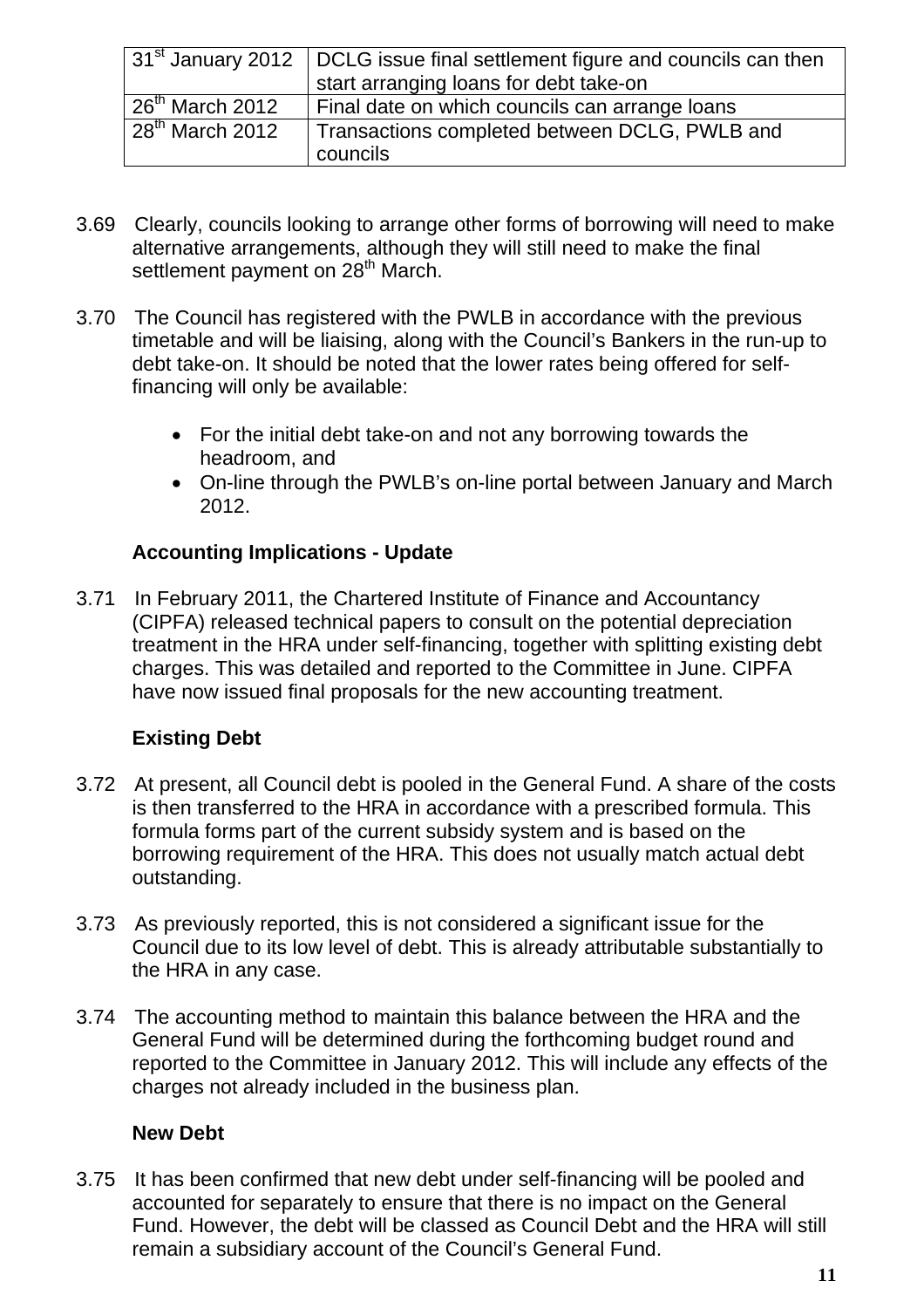### **Depreciation and Impairment**

- 3.76 Although depreciation and impairment are currently charged into the HRA's income and expenditure account, they are reversed out below the line to avoid any impact on the "bottom line." Under self-financing, depreciation and impairment will become real costs.
- 3.77 There is still an on-going debate amongst practitioners around the technical basis of charges and their accounting treatment. However, in a change to previous proposals, there will now be a 5-year transition period to enable councils to establish a proper method of calculating depreciation for its housing stock

#### (**This is currently an assumed figure in the subsidy system based on the Major Repairs Allowance**).

- 3.78 Whatever the final proposals are, the key aspect with depreciation is that the Council's on-going capital investment will need to greater than the calculated depreciation.
- 3.79 If not, in accounting terms, this would indicate that the Council is not maintaining its stock to an appropriate or decent standard and the extra cost would need to be charged into the HRA. The current business plan assumes that the level of depreciation will be adequate but, clearly, it will need to be kept under review.
- 3.80 Impairment is potentially, a further concern. This is an accounting adjustment that measures the deterioration in the value of an asset, whether by market forces or through peril such a fire or other damage.
- 3.81 The accounting treatment proposed would in certain circumstances become an extra charge on the HRA. This is a change to previous suggestions which indicated that it would still have a neutral effect on the overall HRA. This will also need to be kept under review.

# **4.0 Financial Implications**

4.1 As detailed in the report

# **5.0 Corporate Implications**

5.1 No other direct legal, personnel or other resource issues at this stage.

# **6.0 Community Implications**

6.1 Clearly, the proposals will have a significant impact upon council tenants. A representative group have been kept up-to-date and were included in the Business Plan review earlier in the year. On-going communication with all tenants is to be undertaken through established means such as the Tenant's newsletter.